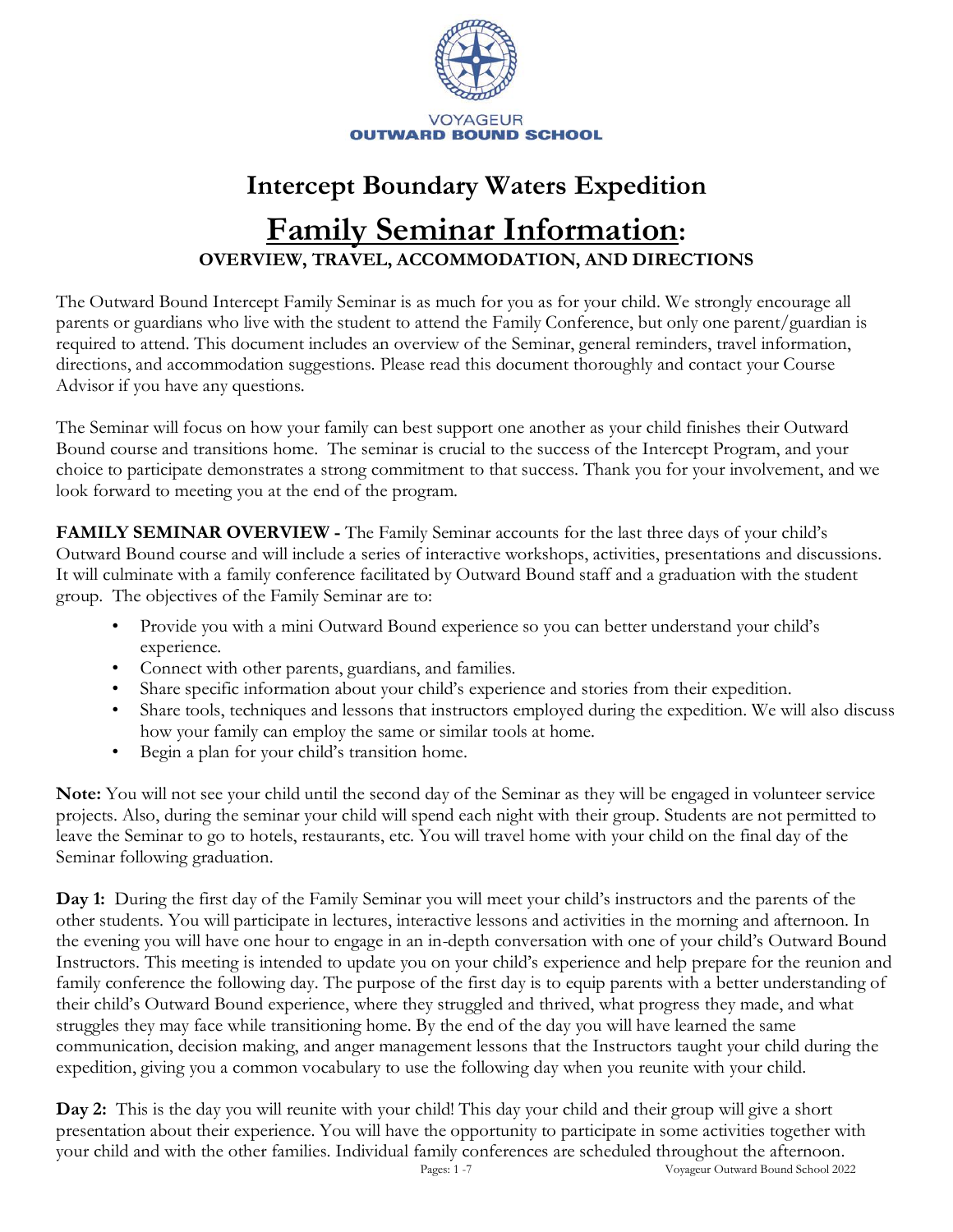

You will have one-and-a-half hours scheduled to have a conversation with your child that will be facilitated by one of their Instructors. This conversation will touch on some of the issues from the past, but is intended to retain a focus on the future. It aims to be the beginning of a conversation that you and your child will continue in the days and weeks to come. It will allow you to reconnect and to begin making a plan for your child's transition home.

**Day 3:** On the final day, we will begin with conversations and course closure with the large group of parents. Then there will be a graduation ceremony for your child and their group. The graduation ceremony is an important part of your child's course as it provides recognition of their accomplishments at Outward Bound and acknowledges the transition and challenges ahead. You will travel home together with your child on this day.

| Day 1               |                                                                                                 | Day 2              |                                                                                                  | Day 3   |                    |
|---------------------|-------------------------------------------------------------------------------------------------|--------------------|--------------------------------------------------------------------------------------------------|---------|--------------------|
| 7:30am              | Breakfast.                                                                                      | 7:30am             | Breakfast                                                                                        | 7:30am  | Breakfast          |
| 8:00-11:00am        | Lectures, activities,                                                                           |                    | 8:00-11:30am Reunion, activities, and                                                            | 8:00am  | Course closure     |
|                     | discussions.                                                                                    |                    | student presentation                                                                             |         | with parent group  |
| 11:30-12:30pm Lunch |                                                                                                 | 11:30am            | "Trail" Lunch                                                                                    | 9:30am  | Graduation         |
|                     | 12:30-2:45pm Lectures, activities,                                                              | 11:30-6:15pm       | 1.5-hour scheduled                                                                               | 10:30am | Final group circle |
|                     | discussions (cont).                                                                             |                    | conference with your child<br>and an instructor. Other                                           | 11:00am | Outward Bound      |
| $3:00-8:15$ pm*     | 1-hour scheduled<br>conference with an<br>instructor<br>*Dinner is on your own<br>this evening. | 6:30 <sub>pm</sub> | activities scheduled<br>throughout the afternoon.<br>Dinner with parents,<br>students, and staff |         |                    |

**WHAT TO BRING -** It is important that you arrive prepared with:

- 1. **Workbook:** This must be completed and printed. You will receive a link to the workbook the first day your child is away. This workbook is your daily "homework" while your child is away. It provides you a parallel experience to that of your child's Outward Bound course and is intended to keep you connected with the experience as well as prepare you for the Family Seminar.
- 2. **Letter to your child:** You will find guidelines for crafting this letter in the "Week 3" section of the workbook (For the Semester course you will find guidelines in the "Week 7" section).
- 3. **[Narrative Request Form:](https://forms.gle/vwb8D7ofR4AjfWUH8)** The Narrative is a written account of your child's Outward Bound course written by their instructors. This document can be provided to parents, schools, bosses, therapists, colleges etc. Click the link above to confirm the email addresses to which you would like us to send the narrative.

**Note: Please do not bring gifts, treats, mail, or electronics for your child.** After an extended period in the wilderness these items have a great influence on students and can greatly distract from the overall goals of the Seminar. Please hold these items until after Graduation.

**WHAT TO WEAR -** Please dress in whatever is comfortable for you. Activities at the seminar are non-strenuous and primarily indoors. We recommend casual, comfortable clothes and shoes. Please note that Northern Minnesota can have very unpredictable weather. Bring clothing for chilly and rainy weather (sweatshirt, sweater, raincoat or jacket), as well as lightweight clothing for warmer weather.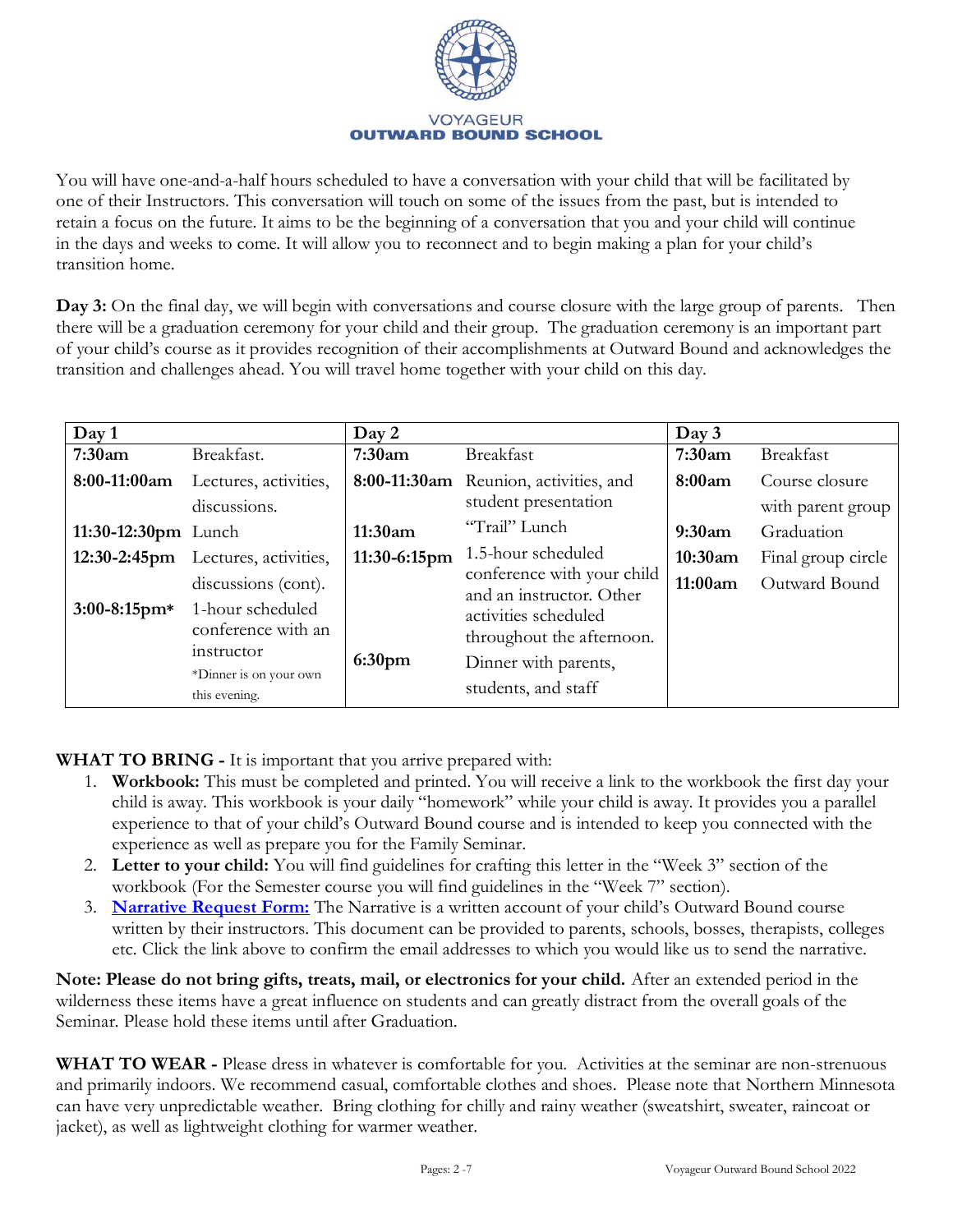

### **Travel to/from the Family Seminar:**

*Please make no travel arrangements until your child has been medically approved for the course.*

### **SEMINAR LOCATION**

# **College of St. Scholastica Burns Wellness Commons**

## 1200 Kenwood Avenue. Duluth, MN

[Directions to the College of Saint Scholastica, Burns Wellness Commons](https://www.google.com/maps/place/The+College+of+St.+Scholastica+Burns+Wellness+Commons/@46.817588,-92.1087737,17z/data=!3m1!4b1!4m5!3m4!1s0x52afad45c8fc3773:0xe2adaaee74f77fc5!8m2!3d46.817588!4d-92.106585)

### **DATES**

| <b>Course Number(s):</b> | <b>Family Seminar Dates:</b>                                        |  |  |
|--------------------------|---------------------------------------------------------------------|--|--|
| VMIC-261                 | Saturday, July $2^{nd}$ – Monday, July $4^{th}$                     |  |  |
| VMIC-262 and 263         | Saturday, July 9 <sup>th</sup> – Monday, July 11 <sup>th</sup>      |  |  |
| VMIC-264 and 265;        | Saturday, August 13 <sup>th</sup> – Monday, August 15 <sup>th</sup> |  |  |
| <b>VMSF-272</b>          |                                                                     |  |  |
| VMIC-266 and 267         | Saturday, August $20^{th}$ – Monday, August $22^{nd}$               |  |  |

**TRAVELING TO DULUTH, MN -** Duluth International Airport serves Duluth, MN and is very close to the Seminar Location. Minneapolis/St. Paul International Airport (160 miles and 2.5 hours south of Duluth, MN) is another option, but requires more travel. Car rental is available at both airports.

**TRAVELING TO THE FAMILY SEMINAR -** Please arrive in Duluth on **Friday** (the day before the Seminar begins) so you are ready to begin early on **Saturday**. After driving in the main St. Scholastica entrance, please follow the signs for Mitchell Auditorium, Tower Hall, and the Burns Wellness Center. The Burns Wellness Commons will be on your right. Look for the Outward Bound sign, park in the lot in front of the Commons, and our staff will be outside to greet you. Click on the link below or see pages 5-6 of this document for more specific directions.

[Directions to the College of Saint Scholastica, Burns Wellness Commons](https://www.google.com/maps/place/The+College+of+St.+Scholastica+Burns+Wellness+Commons/@46.817588,-92.1087737,17z/data=!3m1!4b1!4m5!3m4!1s0x52afad45c8fc3773:0xe2adaaee74f77fc5!8m2!3d46.817588!4d-92.106585)

**TRAVELING HOME FROM THE FAMILY SEMINAR -** The Family Seminar ends no later than 11:00 AM on the last day of the course. We cannot guarantee you will make any flights before 12:45PM out of Duluth and 4:00PM out of Minneapolis/St-Paul. Please plan your itinerary accordingly.

**TRANSPORTATION** - All hotels and the Duluth airport are within twenty minutes of St. Scholastica. Although taxis are available, you may find it easiest, and in some ways more economical, to rent a car. Major car rental companies are available at the Duluth International Airport.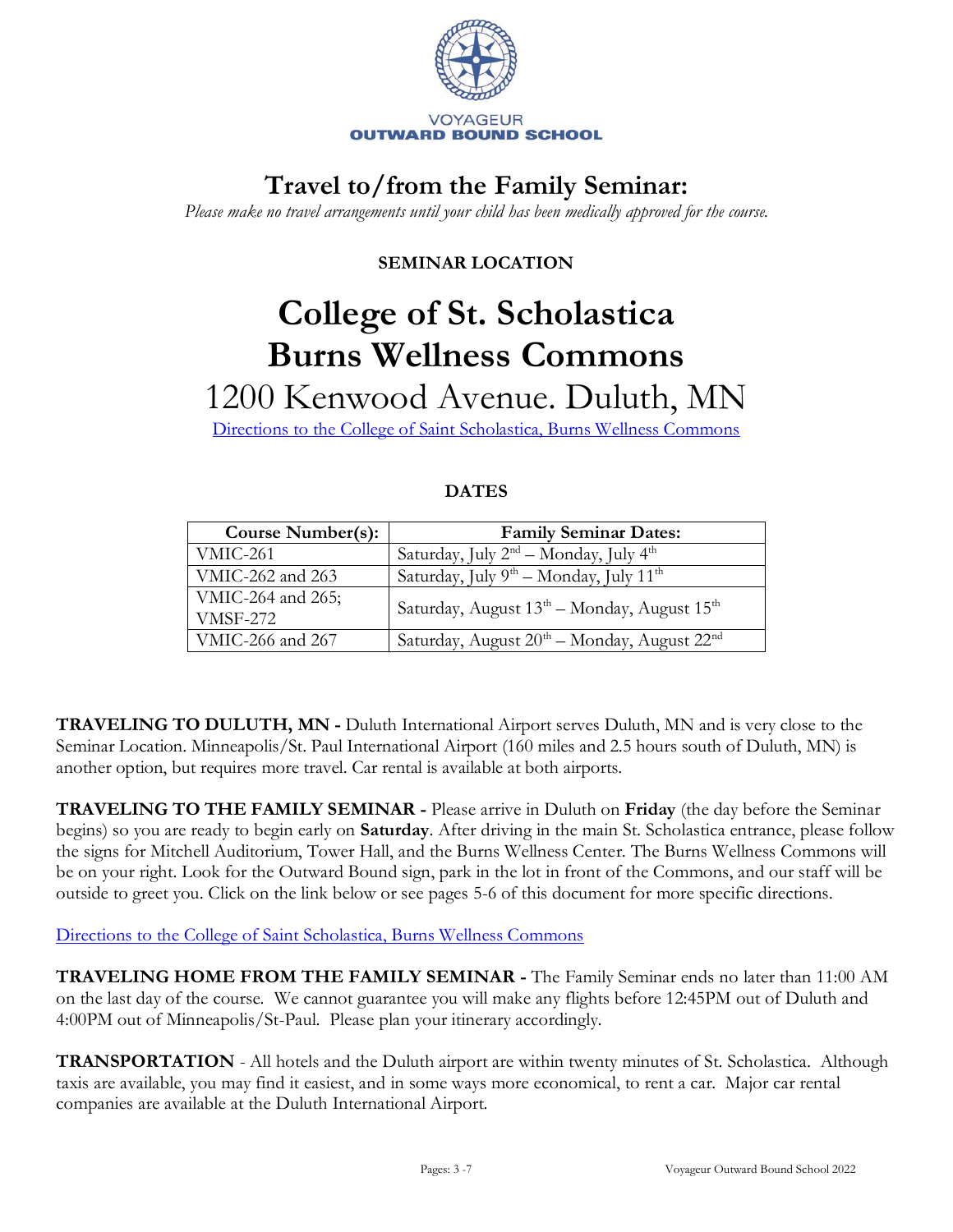

## **Accommodation during the Family Seminar:**

**Do NOT make travel arrangements until your child has been medically approved for the course.**

**However, once your child has been approved, book accommodation as soon as possible. Duluth is a popular summer vacation destination and hotels fill very quickly during summer weekends.**

Duluth, Minnesota is located on the shore of Lake Superior, the world largest freshwater lake. Visit [http://www.visitduluth.com](http://www.visitduluth.com/) for more information about this unique city. Below are a few specific accommodation ideas, but there are many places to stay in Duluth in a variety of prices ranges and locations. Please search around to find an option that is best for your family.

#### **College of St. Scholastic Residence Hall\*** [www3.css.edu/reslife/ccg/](https://www3.css.edu/reslife/ccg/)

Somers Hall. 1200 Kenwood Avenue. Duluth, MN 55811 College of St. Scholastica Duluth Campus (same as the Family Seminar location) **\*This option is only available for the July Seminars (NOT available for August Seminars)**

- Reservations are done online. Select the "Voyageur Outward Bound School" dates that correspond to your course from the drop-down menu. Then fill out the necessary information. If you are looking for information about the different room types available, clink on this link: [Summer Rentals,](https://www.css.edu/campus-life/campus-housing/guest-and-conference-rentals/) click on the "+" on the left of the page for Conferences, Camps, and Groups.
- For additional information contact Louanne Johnson at: [ljohnso3@css.edu](mailto:ljohnso3@css.edu) or [218-529-5777](tel:218%2F529-5777)
- A variety of simple rooms are available. Rates range from \$105-185.

#### **Radisson Duluth—Harborview** <http://www.radisson.com/duluth-hotel-mn-55802/duluth>

5th Ave W and Superior Street. Duluth, MN 55802. (800-333-3333) Downtown Duluth. 3 miles from the seminar. 6.5 miles from the airport. No discounted rates. Contact Radisson directly for current prices.

**The Inn on Lake Superior\*** <https://www.theinnonlakesuperior.com/>

350 Canal Park Drive. Duluth, MN 55802 (888-668-4352) Historic Canal Park. On Lake Superior. 3 miles to the seminar. 7 miles to the airport. **\*There are many great options in this historic part of town. Search for "Canal Park" accommodation. Book early.**

#### **OTHER ACCOMMODATION OPTIONS/IDEAS:**

**Airport/Mall:** There are several simple accommodation options near the Duluth International Airport and Miller Hill Mall. Options in this area tend to be more economical but are removed from Lake Superior. One option in this area is **Days Inn Duluth**. 909 Cottonwood Ave. 218-727-3110.

**Scenic Highway 61:** There are a variety of cottages and cabins available northeast of Duluth on Scenic Highway 61. This can be a good option for families coming early or staying late to experience a little more of Lake Superior. **Check the driving time from the lodging to the Seminar as some of these options are far away.** <http://www.northshorevisitor.com/lodging/resorts-hotels-motels/scenic-61/>

**Superior, Wisconsin:** Superior is across the harbor from Duluth. Although it is not the ideal location because of the distance to the Seminar it can be a good place to look if you are booking late and having trouble finding rooms in Duluth.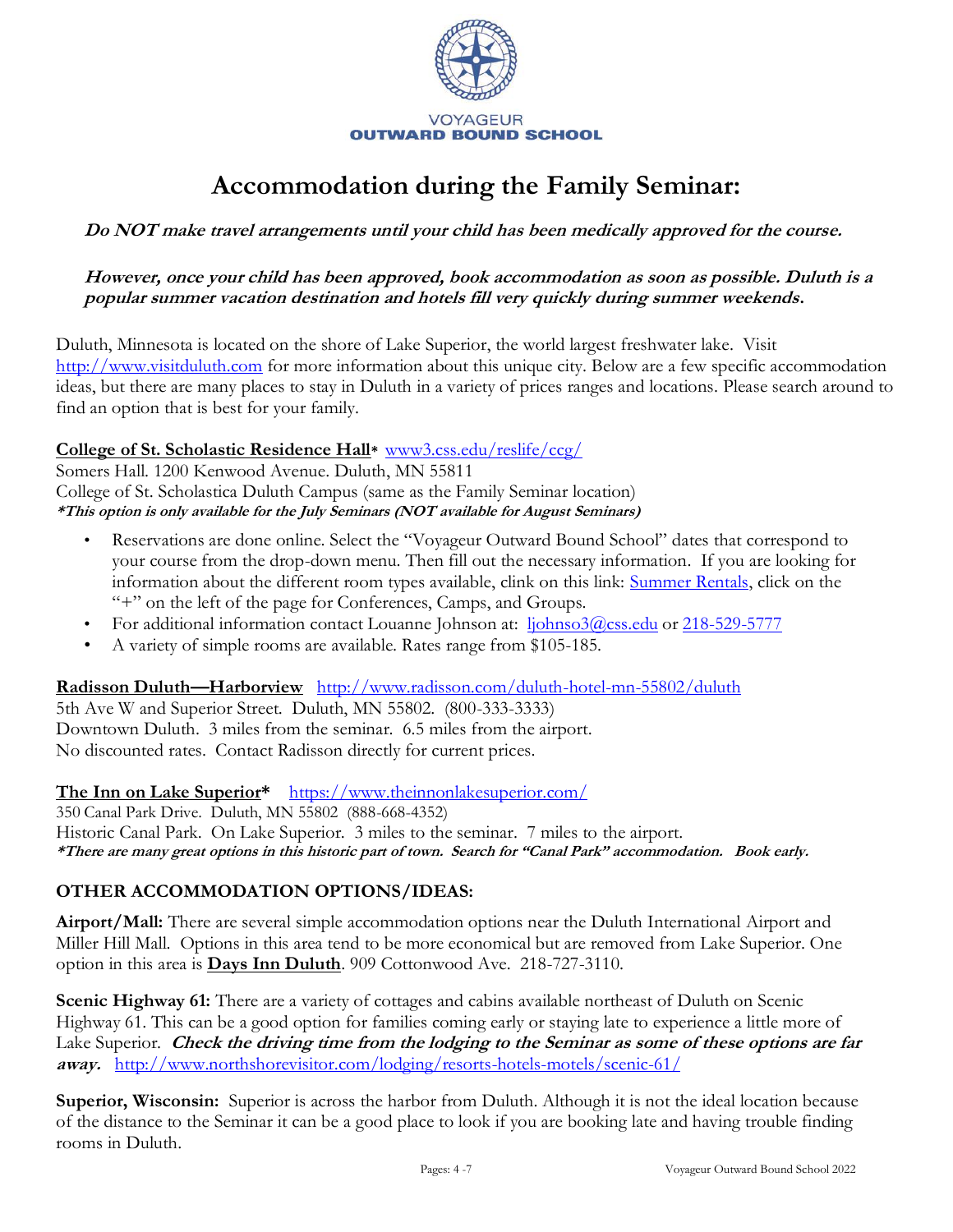

**VOYAGEUR<br>OUTWARD BOUND SCHOOL**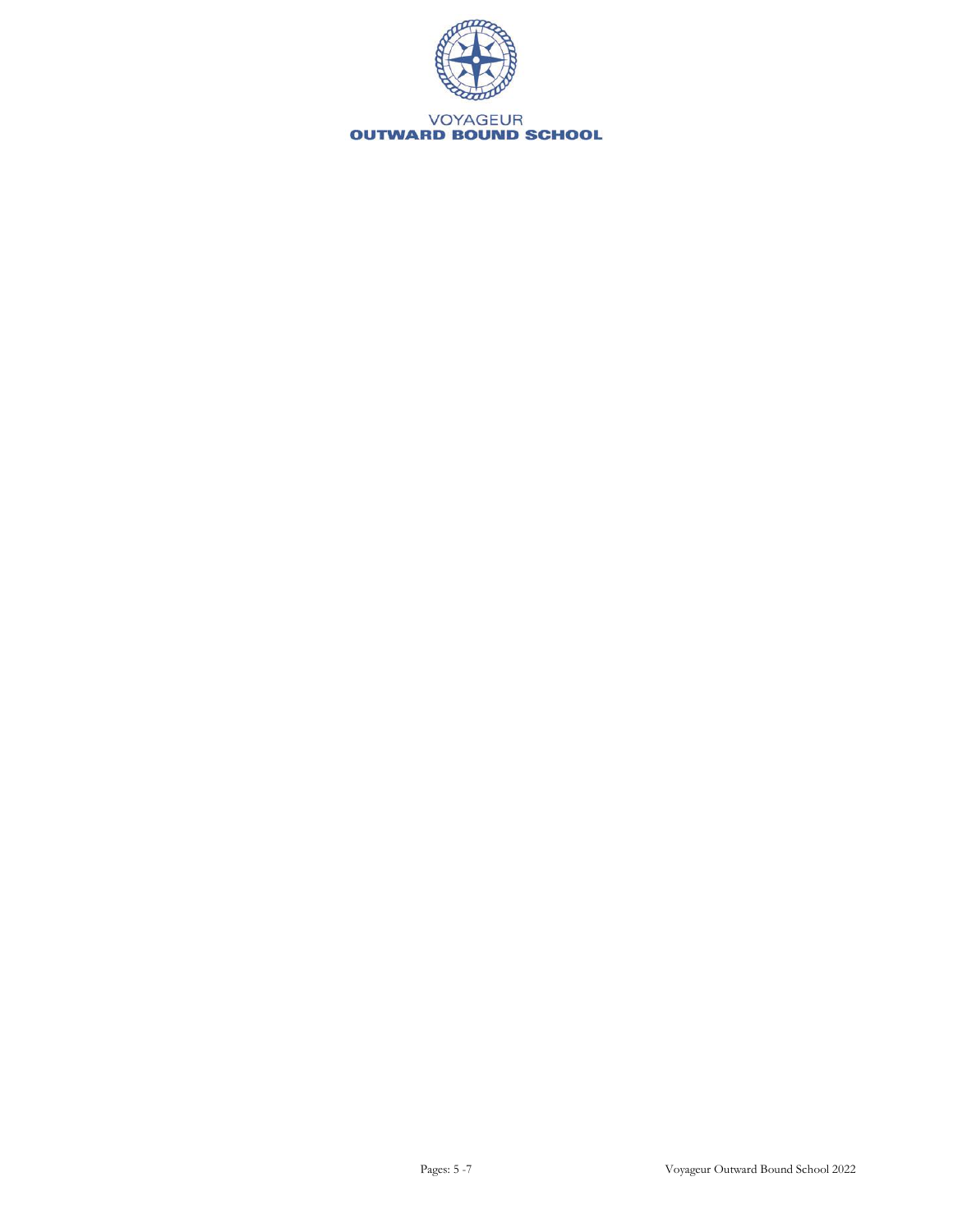

## **Directions to the College of Saint Scholastica**

**Burns Wellness Commons.** 1200 Kenwood Avenue. Duluth, MN

#### **From I-35 or South Highway 53:**

Follow I-35 north to EXIT 258 on 21st Avenue East exit (not 21st Ave. West). Follow 21st Avenue East to Woodland Avenue. Turn right onto Woodland Avenue and follow it three blocks to College Street. Turn left onto College Street and follow it to The College of St. Scholastica.

#### **From North Highway 53:**

Follow Highway 53 south to Arrowhead Road. Turn left onto Arrowhead Road. Follow Arrowhead Road to Kenwood Avenue. Turn right onto Kenwood Avenue and follow it to The College of St. Scholastica.

#### **From Highway 61:**

Follow Highway 61 south to 21st Avenue East. Turn right to 21st Avenue East to Woodland Avenue. Turn right onto Woodland Avenue and follow it three blocks to College Street. Turn left onto College Street and follow it to The College of St. Scholastica.

#### **From Duluth International Airport:**

Follow the Airport Exit to Haines Road. Take a right onto Haines Road. Follow Haines Road to West Arrowhead Road. Turn left onto West Arrowhead Road. Follow Arrowhead Road to Kenwood Avenue. Turn right onto Kenwood Avenue and follow it to The College of St. Scholastica